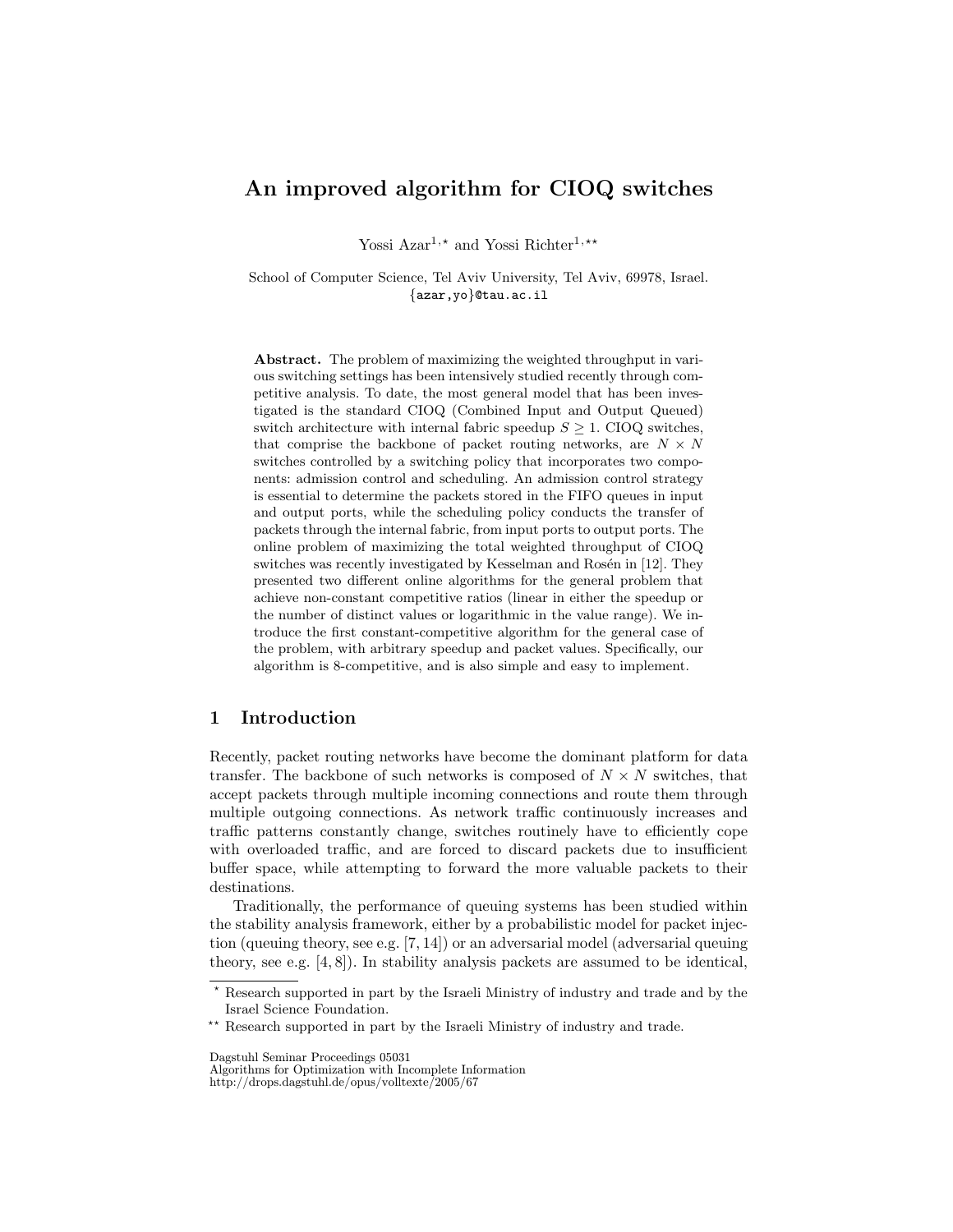and the goal is to determine queue sizes such that no packet is ever dropped. However, real-world networks do not usually conform with the above assumptions, and it seems inevitable to drop packets in order to maintain efficiency. As a result, the competitive analysis framework, which avoids any assumptions on the input sequence and compares the performance of online algorithms to the optimal solution, has been adopted recently for studying throughput maximization problems. Initially, online algorithms for single-queue switches were studied in various settings [1, 3, 10, 11, 13]. Later on, switches with multiple input queues were investigated [2, 5, 6], as well as CIOQ switches with multiple input and output queues [12].

To date, the most general switching model that has been studied using competitive analysis is CIOQ (Combined Input and Output Queued) switching architecture. A CIOQ switch with speedup  $S \geq 1$  is an  $N \times N$  switch, with N input ports and  $N$  output ports. The internal fabric that connects the input and output FIFO queues is  $S$  times faster than the queues. A switching policy for a CIOQ switch consists of two components. First, an admission control policy to determine the packets stored in the bounded-capacity queues. Second, a scheduling strategy to decide which packets are transferred from input ports to output ports through the intermediate fabric at each time step. The goal is to maximize the total value of packets transmitted from the switch. The online problem of maximizing the total throughput of a CIOQ switch was studied by Kesselman and Rosén in [12]. They presented two different online algorithms for the general problem that achieve non-constant competitive ratios (linear in either the speedup or the number of distinct values or logarithmic in the value range). In the following we introduce the first constant-competitive algorithm for the general case of the problem, with arbitrary speedup and packet values.

### 2 The algorithm

We begin with a definition of a parameterized preemptive admission control policy  $GR_\beta$  for a single queue (figure 1). This policy is a generalization of the ordinary greedy policy from [10], that is obtained by setting  $\beta = 1$ . The latter will be denoted by GR. We then present our parameterized algorithm  $SG(\beta)$ (abbreviation for **Semi-Greedy** $(\beta)$ ) for the problem (figure 2).

## Algorithm  $GR_\beta$  [Single-Queue]

Enqueue a new packet  $p$  if:

– The queue is not full.

– Or  $v(p) > \beta \cdot \min(Q(t))$ . In this case the smallest packet is discarded and p is enqueued.

Fig. 1. Algorithm  $\text{GR}_{\beta}$ .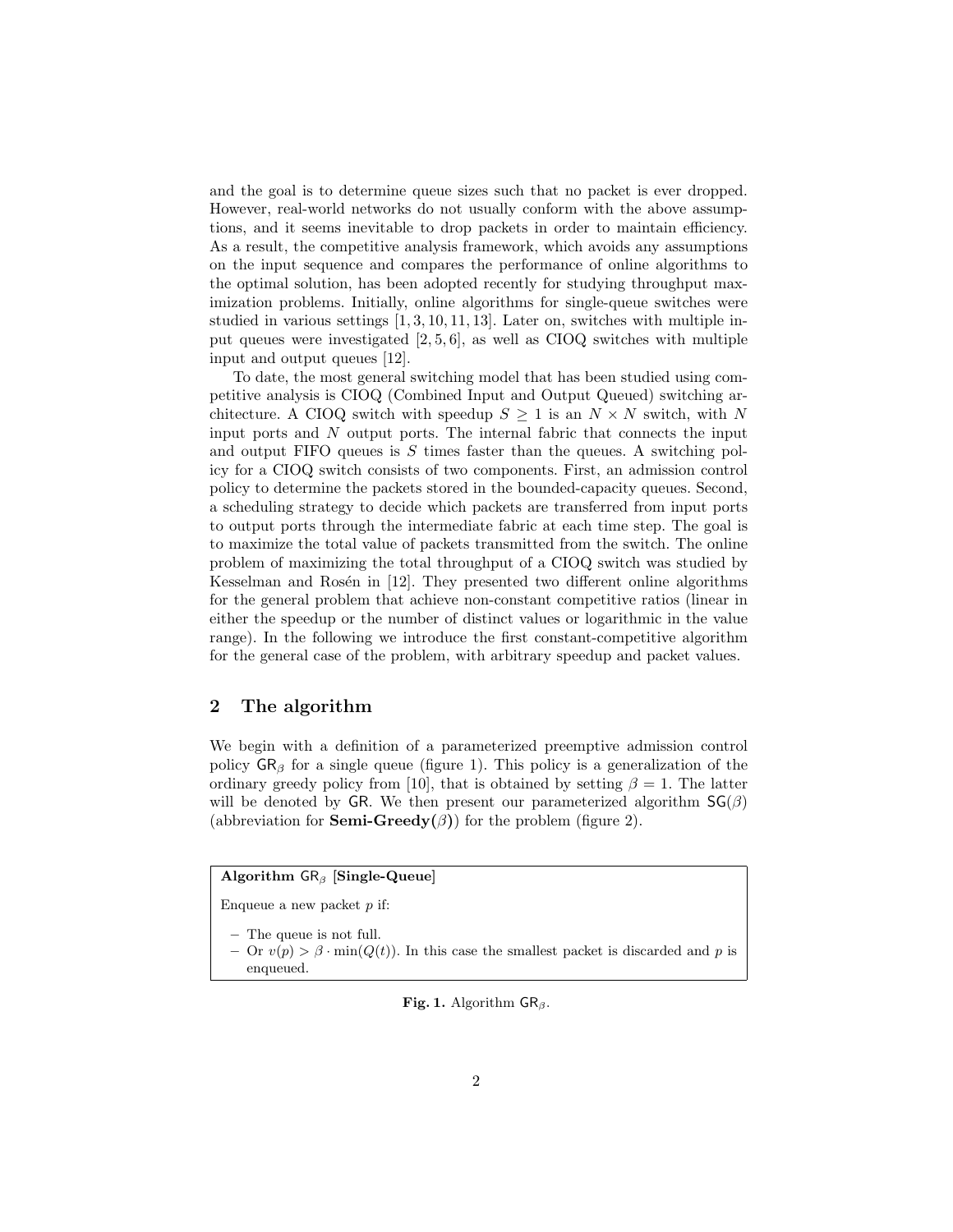#### Algorithm  $SG(\beta)$  [CIOQ switch]

- 1. Admission control:
	- (a) Input queues: use algorithm GR.
- (b) Output queues: use algorithm  $\mathsf{GR}_{\beta}$ .
- 2. Scheduling: at each scheduling round do:
	- (a) Define the set of eligible packets as the subset of the packets at the head of the input queues, that will be accepted at their corresponding output queues if transferred.
	- (b) Compute a maximum weighted matching over the bipartite graph that corresponds to these eligible packets. Transmit the packets that correspond to the computed matching.

#### Fig. 2. Algorithm  $SG(\beta)$ .

**Theorem 1.** Algorithm  $SG(\beta)$  achieves constant competitive ratio. Specifically, for an optimal choice of the parameter  $\beta$ , algorithm  $\mathsf{SG}(\beta)$  is 8-competitive.

#### References

- 1. W. A. Aiello, Y. Mansour, S. Rajagopolan, and A. Rosén. Competitive queue policies for differentiated services. In Proceedings of the IEEE INFOCOM 2000, pages 431–440.
- 2. S. Albers and M. Schmidt. On the performance of greedy algorithms in packet buffering. In Proc. 36th ACM Symp. on Theory of Computing, 2004. To appear.
- 3. N. Andelman, Y. Mansour, and A. Zhu. Competitive queueing policies for QoS switches. In Proc. 14th ACM-SIAM Symp. on Discrete Algorithms, pages 761–770, 2003.
- 4. M. Andrews, B. Awerbuch, A. Fern´andez, J. Kleinberg, T. Leighton, and Z. Liu. Universal stability results for greedy contention-resolution protocols. In Proc. 37th IEEE Symp. on Found. of Comp. Science, pages 380–389, 1996.
- 5. Y. Azar and Y. Richter. Management of multi-queue switches in QoS networks. In Proc. 35th ACM Symp. on Theory of Computing, pages 82–89, 2003.
- 6. Y. Azar and Y. Richter. The zero-one principle for switching networks. In Proc. 36th ACM Symp. on Theory of Computing, 2004. To appear.
- 7. A. Birman, H. R. Gail, S. L. Hantler, Z. Rosberg, and M. Sidi. An optimal service policy for buffer systems. Journal of the Association Computing Machinery  $(JACM), 42(3):641-657, 1995.$
- 8. A. Borodin, J.Kleinberg, P. Raghavan, M. Sudan, and D. Williamson. Adversarial queuing theory. In Proc. 28th ACM Symp. on Theory of Computing, pages 376–385, 1996.
- 9. E. L. Hahne, A. Kesselman, and Y. Mansour. Competitive buffer management for shared-memory switches. In Proceedings of the 13th Annual ACM Symposium on Parallel Algorithms and Architectures, pages 53–58, 2001.
- 10. A. Kesselman, Z. Lotker, Y. Mansour, B. Patt-Shamir, B. Schieber, and M. Sviridenko. Buffer overflow management in QoS switches. In Proc. 33rd ACM Symp. on Theory of Computing, pages 520–529, 2001.
- 11. A. Kesselman and Y. Mansour. Loss-bounded analysis for differentiated services. In Proc. 12th ACM-SIAM Symp. on Discrete Algorithms, pages 591–600, 2001.